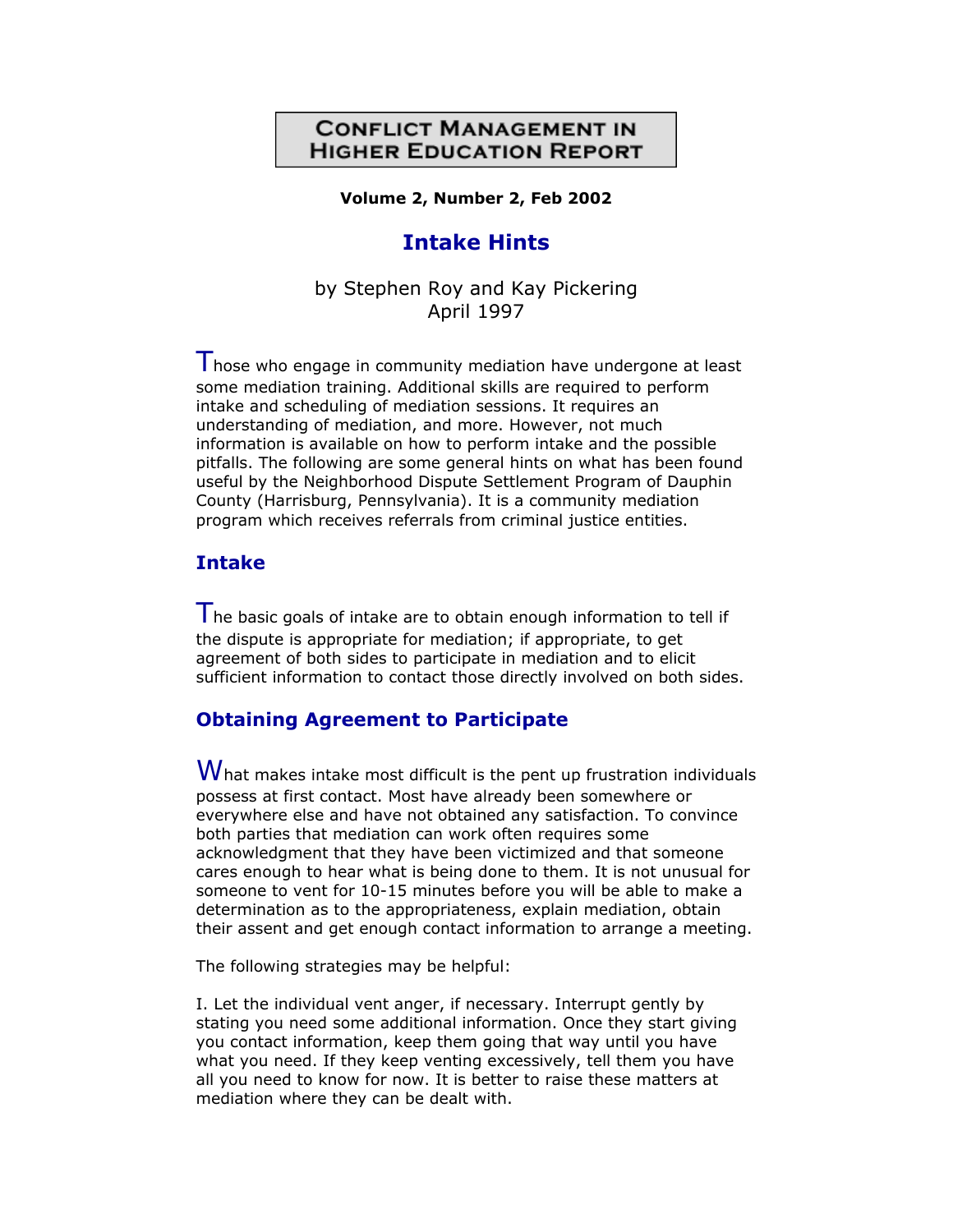II. Try to obtain as much necessary information as possible in the first contact. This is critical and saves much time. Get the individual's name, address, phone number, times and days available for mediation, as well as other family members and individuals with direct involvement on their side of the dispute. Then seek, if they know, the same information for other individuals involved.

III. Try to find out whether any positive relationship existed between the disputants in the past and just where it went wrong. If the mediators want to know beforehand, I relay this.

IV. If the dispute involves two equally antagonistic individuals from two households, try to learn if there are cooler heads from each that have been involved previous attempts to resolve problems. Reinvolve them in mediation. If it involves someone with mental health problems, it can be useful to find someone who has influence with the individual and have them in the mediation.

V. Disputants will often seek information about the other from you, such as "What did they say?" Do not pass on information. State that they will be meeting directly with the other party and each one will have time to express concerns.

VI. Avoid becoming a conduit for the disputants' attempt to ping-pong their communications through you (variation of the previous item). Disputants often try to have you contact the other side and tell them something, making you a third point in a "triangle." I address this by stating I do not relay messages but if they choose to mediate, they will have an opportunity to state their concerns directly to the other party. And the other party will also have the opportunity to state his or her concerns.

VII. The phrase most frequently heard during intake is, "You can't talk with them, I tried that and it didn't do any good." The usual reply to this is to state that the other party has agreed to meet and talk within our regulated process. Once they are informed that the other side has agreed to mediate, it usually overcomes the initial reluctance some may have toward meeting with the other disputants.

VIII. When in contact with a reluctant alleged offending party, emphasize that mediation will not be a one-sided dump session. They will meet on neutral ground, on equal terms in good faith, and have the same opportunity to tell their side.

IX. Do not judge the disputants! You will be surprised how often after talking with the first party that you are convinced the other is a total jerk; then on contacting the other become equally convinced the first really is the jerk.

X. Do not promise anything that mediation cannot or will not deliver. Mediators often tell disputants that we cannot solve their problems, that we cannot promise that they will walk out of the mediation and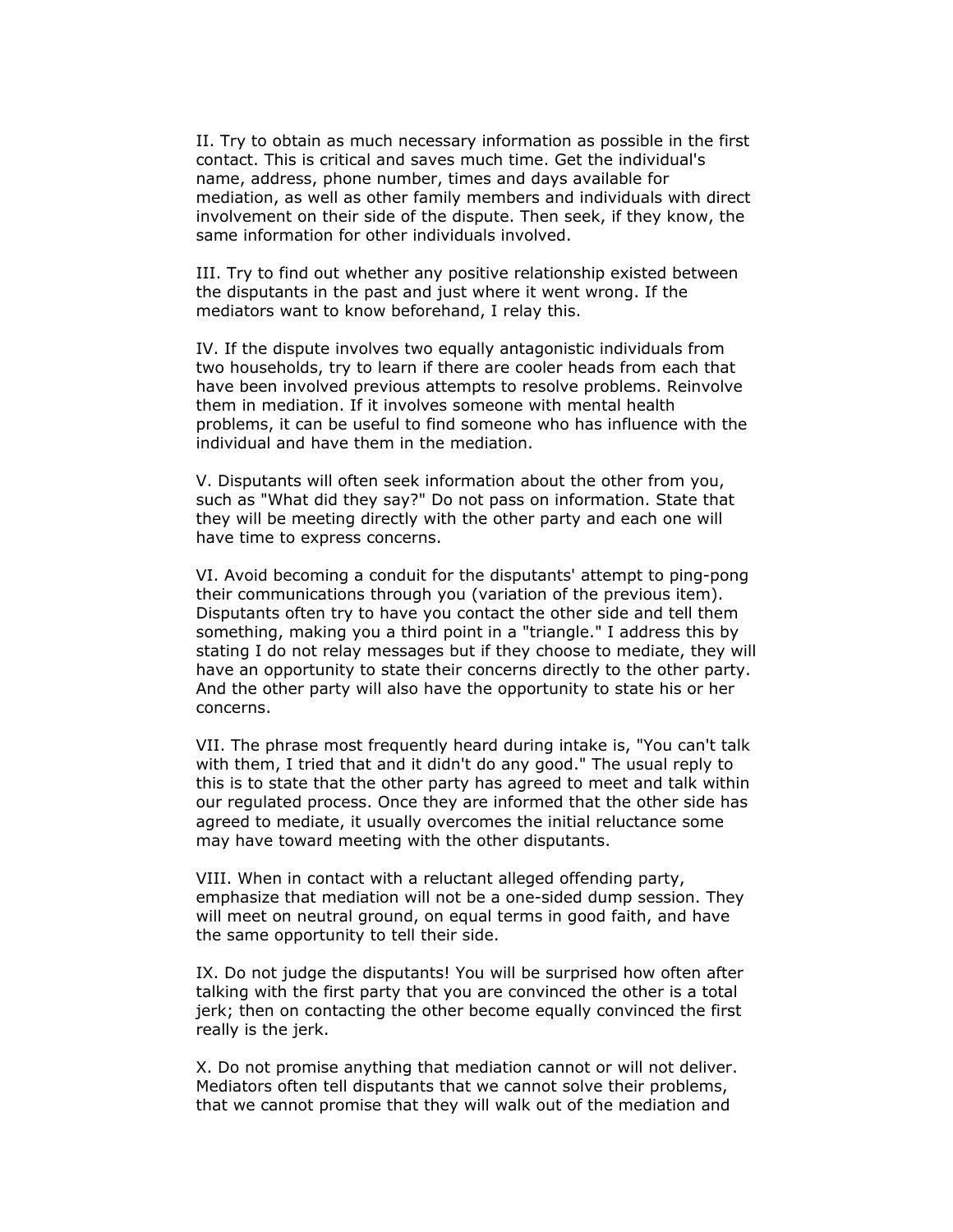everyone will be in peace and joy forever. However, maybe an arrangement can be found that works for everyone involved.

#### **Scheduling the Mediation**

 $\overline{A}$ s much as possible, try to match disputants' backgrounds with that of the mediators -- taking ethnicity, race/color, gender, socioeconomic status, residence and personality styles into consideration. If a community mediation involves legal issues, assigning an aspiring attorney with another mediator can be useful.

Keep in mind that response time is often critical when the parties decide whether to make an attempt to settle it at the table, or take it to court or settle it out in the street. Usually it is easiest to schedule the parties, the mediators and then the site (if you have multiple sites available), in that order.

The closer a mediation can occur to the parties' residence and/or worksite, and the wider range in hours it can start, the easier it will be for the parties to participate. This takes away a lot of barriers and excuses not to participate. Churches are usually willing to donate space for community needs, can be available beyond usual office hours, are community institutions and recognized as such. Many disputants are reluctant to be disrespectful or fight in them. The tradeoffs are that the facilities may be beyond your control to some degree (the janitor may not show up to unlock) or the facilities are not as suitable as you would prefer.

Confirm all details (a second time if time allows) before mailing the scheduling notice.

Reminder calls should be made to the parties (and the mediators) either the day before or the day of scheduled mediations. This reduces no shows. No shows really anger those who do appear whether they are parties or mediators.

Obtain as much contact information from the parties as possible. Having ways to contact someone at literally the last moment can save a mediation.

### **Potential Violence at Mediation**

Mediators do assume some risk of violence in community mediation. It is a small risk but needs mentioning just the same. Out of 140+ mediations over the first two years of our operation, only one resulted in an individual attacking another at the mediation. No serious injury occurred. Where potential violence is indicated, the police department with jurisdiction is usually glad to station an officer nearby, usually just outside the room, subject to being called away.